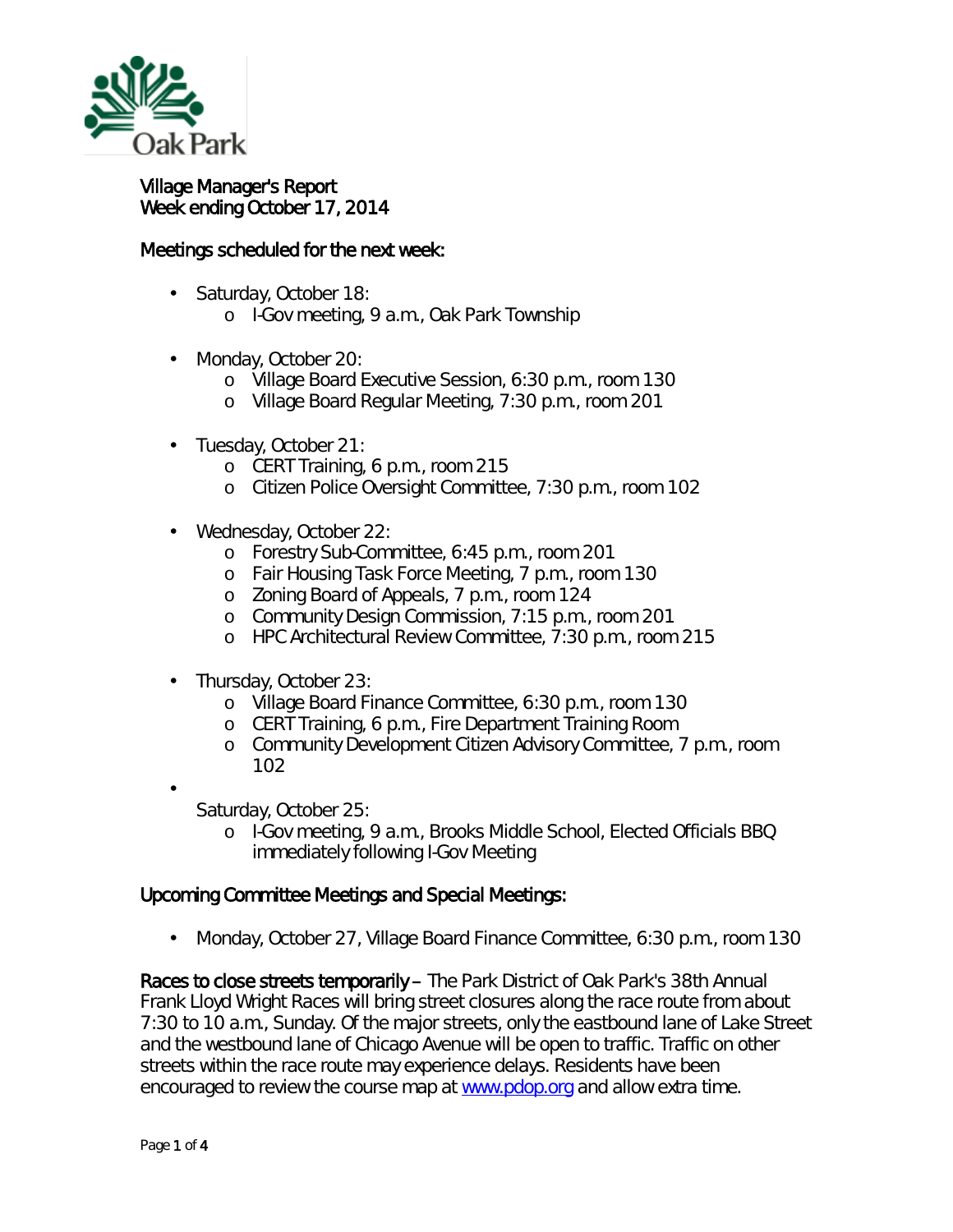Fall leaf collection begins – The annual fall leaf collection program begins Monday and continues through Dec. 4 with seven pickups planned for each section of the Village. Streets Division crews will begin pushing leaves at midnight, with Waste Management crews collecting the large piles that morning. The Village collects about 2,800 tons of leaves for composting each year during the seven-week program. The annual program has been widely promoted, including in the [OP/FYI community](http://www.oak-park.us/newsletters/october-2014/fall-leaf-collection-begins-month)  [newsletter.](http://www.oak-park.us/newsletters/october-2014/fall-leaf-collection-begins-month) Drivers have been asked to drive carefully and be ready for streets to be closed temporarily as the pushed piles of leaves are loaded onto trucks each morning for removal.

Public Parking Garage demolition begins – Crews began taking down the Lake & Forest Garage Wednesday morning as work to clear the site for redevelopment gets underway in earnest. Since the garage is pre-cast concrete, it essentially will be broken apart, rather than knocked down in the traditional sense. While the contractor says the walls should come down fairly quickly, it could take a few weeks to clear the site, as both the concrete and reinforcing bars (rebar) are being recycled.

More testing on Colt site – Crews were back in the surface parking lots on Lake Street just east of Pier One imports and south of Westgate Street both Thursday and Friday conducting more environmental testing in preparation for the planned redevelopment project on the site. Rather than closing the entire lots as had been done for past testing, crews were able to focus on spaces, allowing the majority of both lots to be available for parking. This type of testing is routine for a major project in an urban area.

CDBG allocation planning – The Neighborhood Services Division is well into the process of creating a new five-year strategy for determining how federal funds through the Community Development Block Grant (CDBG) and Emergency Shelter Grant (ESG) programs should be spent in the community. The funds are used for housing, public services and facilities, economic development and infrastructure primarily to assist low- and moderate-income persons and families. The Department of Housing and Urban Development requires communities to submit a *Consolidated Plan for Housing and Community Development* every five years. Rather than hire a consultant as was done in prior years, the process will be handled entirely in-house. Broad public input will be sought through a range of tools, including public meetings, surveys and stakeholder interviews. The new consolidated plan is due to HUD on Aug. 15. [Click here to read a more detail report](http://www.oak-park.us/sites/default/files/456678891/2014-10-09-CDGB-consolidated-plan-memo.pdf) on the process.

Health Department Ebola training - Earlier this week, the Illinois Department of Public Health announced the activation of an Ebola hotline to answer Illinois residents' questions about Ebola 24 hours a day, seven days a week. The hotline number is 800-889-3931. On the local level, Village staff in the Public Health Department has participated in online training with Illinois Department of Public Health on the Ebola response. While no cases have been reported in Illinois, all public health and hospital preparedness plans are being reviewed and updated in the event of a situation occurring locally. The Village Code related to isolation and quarantine was updated in 2007, providing the tools for an effective response should it become necessary. Emergency Preparedness staff will continue to work with our local hospitals to ensure all lines of communication are open around the clock should a need arise.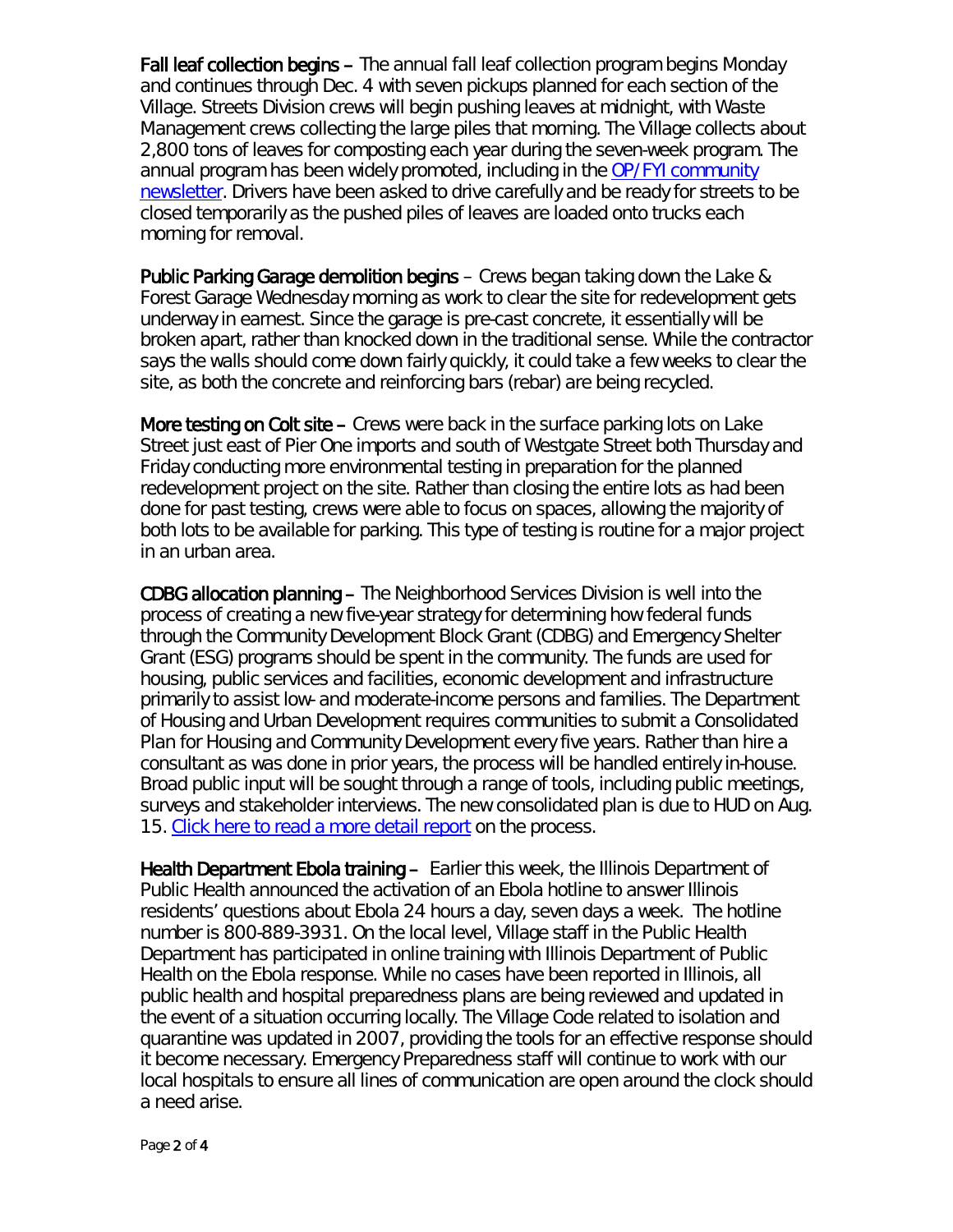Film projects continue – The Village continues to be seen as an ideal location as television and commercial filming in the Village has remained brisk. National television commercials for the Bank of Montreal, Kentucky Fried Chicken and Pfizer pharmaceuticals were all shot in the Village during the last three weeks. The Community Relations Department also is working with the DIY Network on the pilot episode of a new home design show that will feature a secret guest host of Hollywood fame. Filming is scheduled to begin on Nov. 18. Coordination with Parking Services has been key to efforts to minimize impact on residents during filming projects. So far this year, Community Relations has coordinated 40 television and film projects.

Construction delays possible – The regional concrete shortage may cause delays in some areas as the construction seasons winds down, but we are working with our various contractors to ensure completion of all projects currently underway. About 75 percent of the sidewalk replacement program has been completed, including all trip hazards. However, some alley projects that have not yet started could be delayed, depending on the availability of concrete.

Capital improvements updates – The first layer of asphalt is scheduled to be applied to Ridgeland Avenue Saturday, followed by manhole height adjustments and final asphalt by the end of next week. Sod is being installed and street markings applied in various locations as local street and parking lot resurfacing projects near completion. Bicycles lanes on Jackson Boulevard should be painted next week and the landscaping of the traffic diverters on the 1200 blocks of North Elmwood and Rossell avenues is expected to be completed within the next two weeks. Three of the 10 alley segments in the Green Alley program are substantially completed, with work expected to continue for another two weeks on the remaining seven segments.

Public Works activities – Crews worked with the contractor demolishing the Lake and Forest garage to reroute street light services, repaired a street light cable at 615 S. Grove Ave., restored power to the pay to park kiosk for Lot 10 at North Boulevard and Forest Avenue, repaired 12 streetlights on Madison Street between Ridgeland Avenue and Austin Boulevard and continued mapping the Village's fiber optic network for accuracy. A water service was upgraded at 702 N. Elmwood Ave. as part of the lead abatement program and a water leak repaired at 824 Hayes Ave. The water meter change-out program continued, with 530 appointments completed to date. Three new bicycle racks were installed at the Holley Court Garage. Ongoing routine activities continued, including restoring street openings where water main breaks had been repaired, as well Village-wide sign repair, graffiti removal and pothole patching. Forestry crews focused on pruning requests and roof clearances, as well as moving planters and removing parkway tree stumps at various locations throughout the Village. Contractors focused on stump grinding, taking down trees damaged by the emerald ash borer and removing other large dead trees throughout the Village.

Page 3 of 4 VOP-TV productions honored – VOP-TV manager Joe Kreml brought home top honors from the National Association of Telecommunications Officers and Advisors for his fresh take on television and online video programming. A greatest hits reel showcasing more than a dozen videos produced for television and YouTube in the last year was judged best in overall programming excellence. The Communications Department also won third place in the social media category for its work fostering